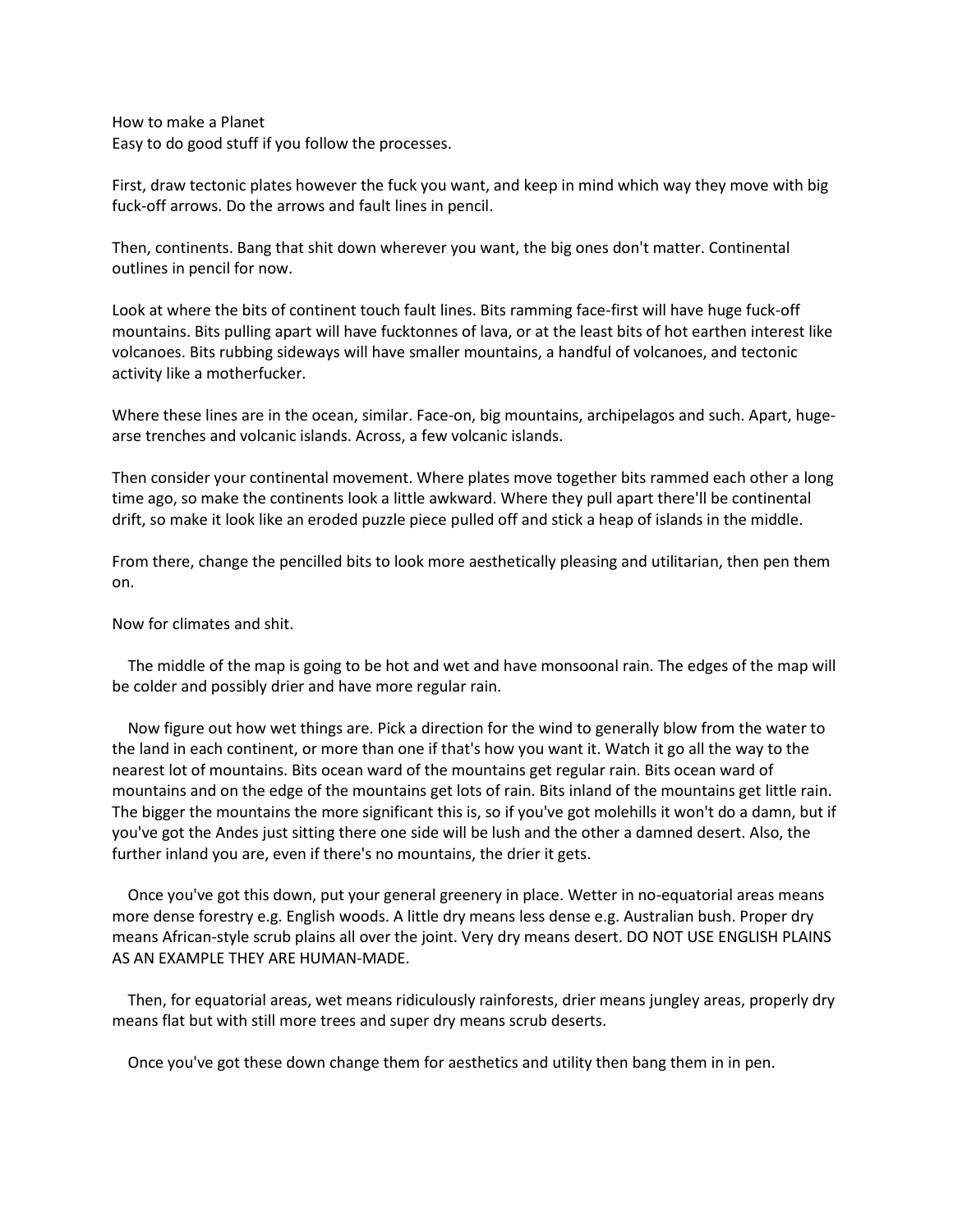Keep in mind not to mention this to proper geographers or climatologists since this is simplified to the point of being offensive.

Now for hydrology and that wet crap.

 Rivers go from mountains to the ocean. That's it. The more rain on your mountain, I.E. the closer to the coast and the higher the mountain, the bigger the river will be. It should have tributaries from that mountain and other mountains on the path flowing into the main river, which meanders however you want it to but generally away from high ground to low, to the ocean, where just before the ocean if it's really big it forms a delta. Bits along that river can have canyons and such for geographical points of interest. Bang lakes and shit of whatever size you want down on the way, so long as you don't have the Comically Tiny River as the main source of water for Lake Fucking Huge. If the river doesn't make it all the way to the ocean because it's too far or it goes inland into the deepest part of the place without escape, it forms either a big salt lake, and the lake will be properly salty, or a marsh, depending on your climate or more realistically your preference. If shit's really dry, you can have huge river paths and vast salt lakes with no or nearly no water for interest.

Now, your civilisations.

 Work out your capitals first, because most historic civilisations were based on one capital with a fuckton of small towns around it.

 Civilisations are based on people in groups. Groups of people like nice things. Nice things like resources. Critical resources include:

 Water. Bitches love water. You will never ever see a city without water. Most or all of your major cities should be on major water sources that are NOT the ocean which is BAD because unlike river or lake water which is DELICIOUS seawater is NOT DELICIOUS. You can have non-riverine towns supplied by wells, but because water's so critical in the 'make town/don't' civilizational paradigm, it'd better have shitloads of good stuff like ten trading routes over a goldmine or something.

 Food. You need at least two supplies of food, preferably more. Food from water comes from fishing. Get food from forests and shit by hunting. Get food from anywhere with rain by farming, which if you do will lead to flat farmed plains fucking everywhere.

Good stuff includes:

Good forests, because timber makes good things like houses. Timber comes from forests.

Good quarries, because stone makes very nice houses for rich people. Quarries will be in mountains.

 Good mining, because gold fucking rocks and so does iron once you can smelt that motherfucker. Mining, for the most simple example possible, comes from mountains.

Once you've stuck your major cities where the most of these combine, stick towns in the next best areas and villages in the next. Remember your rule of travel. Farmers, which is practically everybody in preindustrialised times, have to cart their shit places. There will be a village, formed around a market, at most twelve hours from any one point of the populated part of your territory. There will be towns every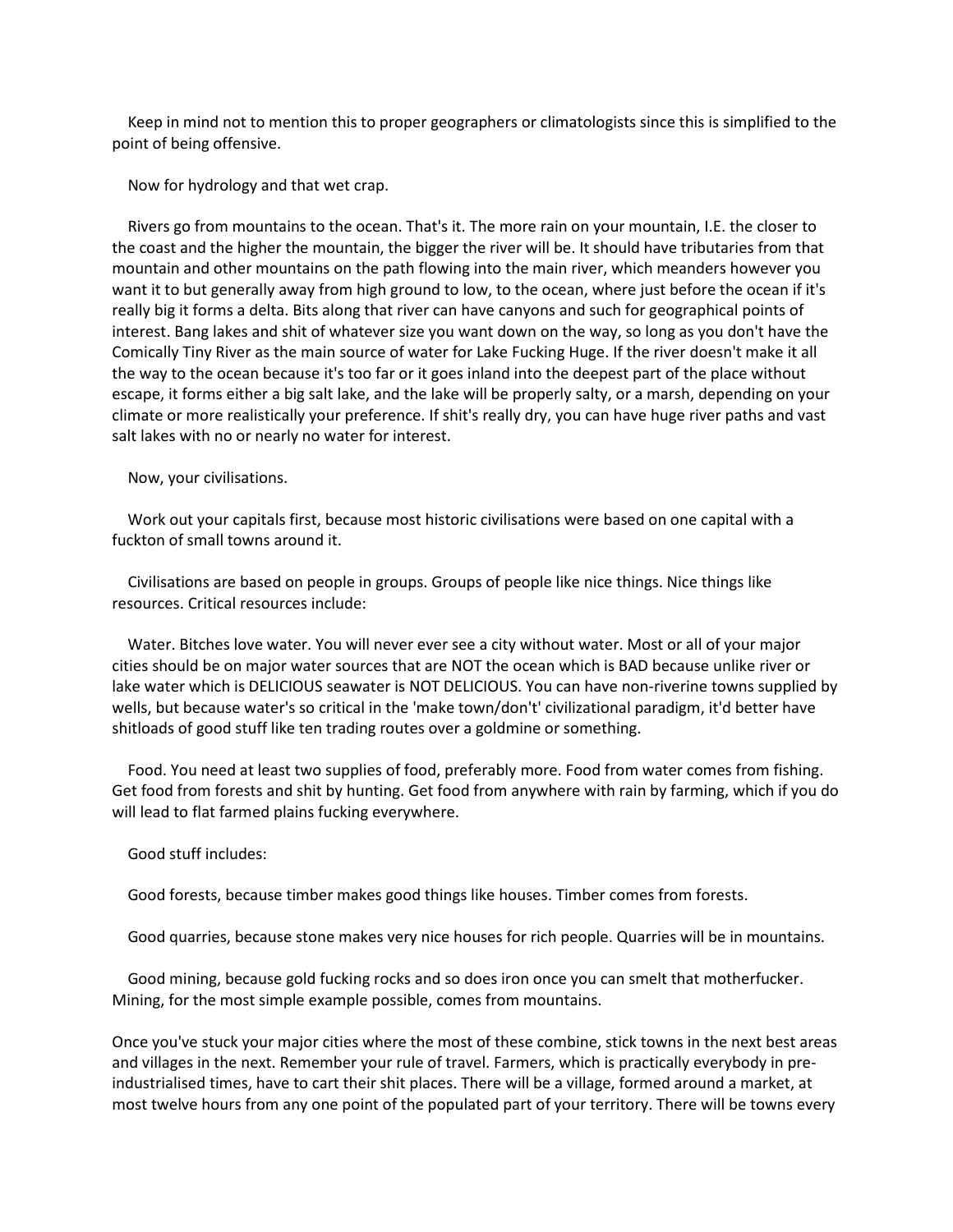three days' travel, for major trading excursions. Cities will be rare and only where there's a fuckload of useful shit. Keep in mind it's okay to have national areas that have no villages in them, because no nation ever uses al the ground because some of it just isn't that useful.

And now, TRADING. Trading fucking rocks for civilisations. Remember those towns and cities and shit? Trace paths from all your towns to their main cities. This will be where villages are often located since trade rocks. Trace paths from all your major cities to each other, put lots of towns on them. Make the paths wander if you have to, because people would rather spend an extra day or two travelling to know they've got a safe night's rest as often as possible. Whenever there is a city to city path on a national border, put a small trading town there. Whenever three or more city to city paths go near each other make them converge and put a city there, a trading city. More paths, bigger city. A 4/5-plus-path trading city will rival your capitals, and depending on what you want plot wise, will be a capital itself.

And now for the moment you've all been waiting for, the civilisations themselves.

Except not. I'm not going to get into the geographical and sociological shit behind culture because holy fucking shit is it complex. If I were to take the most basic shit there is in the most simple language I could it'd take at least ten posts to get done and because I'm a geographer and sociologist I have no selfcontrol over these matters and would probably write a fucking thesis by accident which happened before.

Just remember three things when designing a culture. Their culture will be influenced by, above all else;

ECONOMICS - The resources available and even more significantly unavailable will have a huge effect on the path and the speed of cultural development. DON'T FORGET TRADE GOODS AND SHIT HERE.

GEOGRAPHY - The physical home of a people will be fucking crucial in determining what their nature is, and how they develop, especially technologically. It's probably the most important technological influence on people until they learn to change the geography itself. Climate, too, is critical here.

HISTORY - the history of the people is fucking massive in determining what they are, and is an area in which you have more freedom than the others. Just remember that when making history the neighbouring civilisations are fucking crucial.

And when doing all this shit, just think THESE PEOPLE ARE LIKE 'X' BECAUSE OF HISTORIC/ECONOMIC/GEOGRAPHIC INFLUENCE 'Y', and see if it makes sense or not.

And remember, when you're making a map this loosely, you can pretty much change anything you want to make a place more aesthetic or utilitarian so long as it doesn't make it fucking retarded. Need a lake with no river tributaries? Huge underground river comes up there. Need one mountain by itself? Volcano, now extinct. Need a people nowhere near useful resources? They settled there for social or cultural reasons, like religion, and the hard living has made them backwards but tough as all fuck off.

Study some geography and sociology, learn the shit behind environmental and civilizational development, and this shit will take off with no user input. If you gave me right now a piece of paper with rough tectonics outlined and some continents, using just the real-world theory, I could turn that into a realistic place without ever having to stop and think because every single factor in this development is nearly completely determined by the factors before it, all the way back to the only